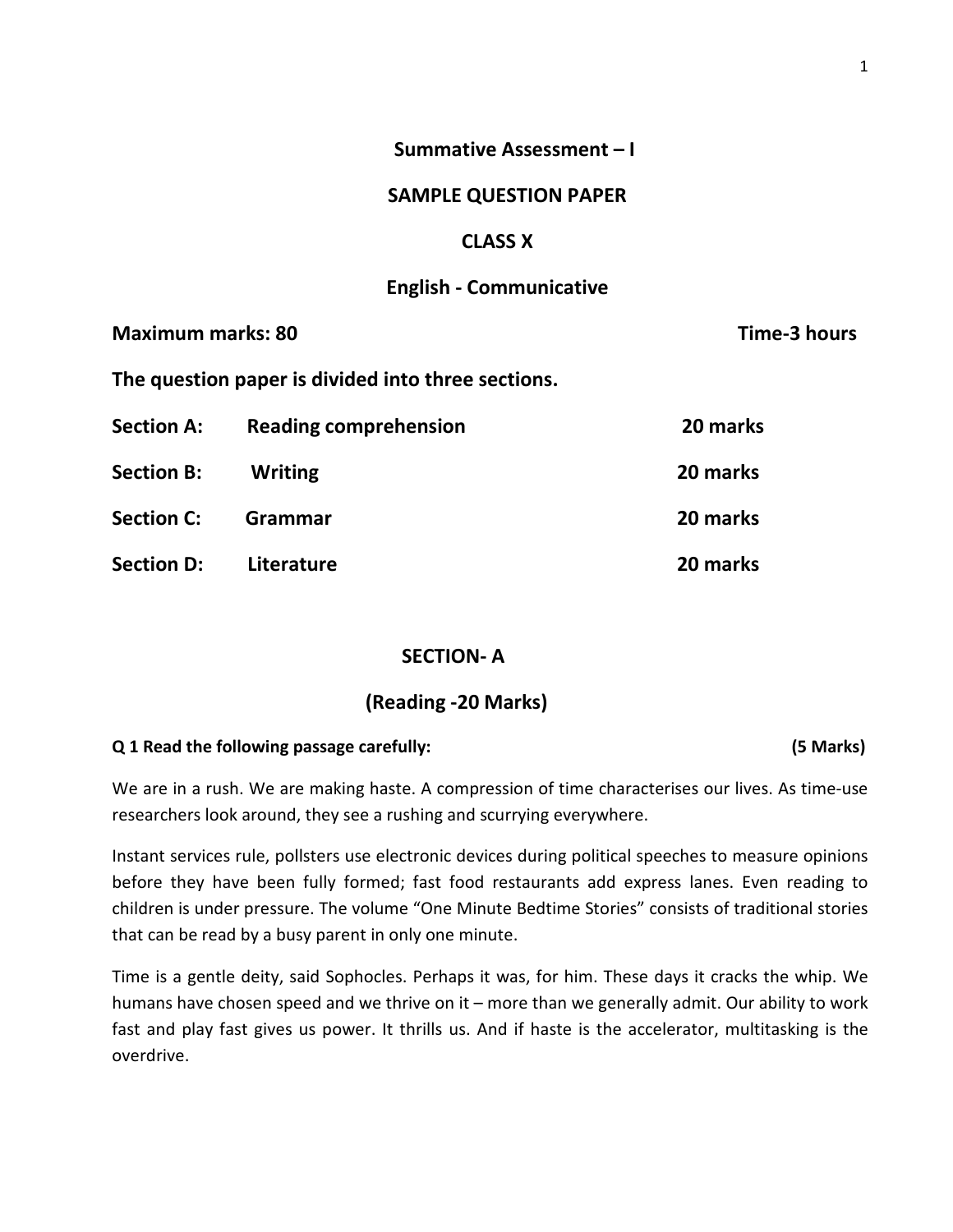A sense of well being comes with this saturation of parallel pathways in the brain. We choose mania over boredom every time. "Humans have never opted for slower," points out the historian Stephen Kern. We catch the fever –and cramming our life feels good.

There are definite ways to save time, but what does this concept really mean? Does time saving mean getting more done? If so, does talking on a cellular phone at the beach save time or waste it? Does it make sense to say that driving saves ten minutes from your travel budget while removing ten minutes from your reading budget?

These questions have no answer. They depend on a concept that is ill formed; the very idea of time saving. Some of us say we want to save time when we really want to do more and faster. It might be simpler to recognize that there is time and we make choices about how to spend it, how to spare it, how to use it and how to fill it.

Time is not a thing we have lost. It is not a thing we ever had. It is what we live in.

# Answer the following questions by selecting the most appropriate options from the ones given below:

## 1) What Sophocles said is outdated because

- a) humans today believe in leading a fast paced life
- b) life today must be lived
- c) humans have no other choice but to chase time
- d) humans have admitted that time today is precious

# 2) Electronic poll devices, instant services, fast food restaurants signify

- a) acceleration in life
- b) impatience of our times
- c) our need to work fast as it gives us power
- d) all of the above

## 3) According to the author we wish to save time because

- a) we hope to be more efficient and capable
- b) we wish to accomplish more in a short period of time
- c) we wish to make appropriate choices
- d) time saved is time earned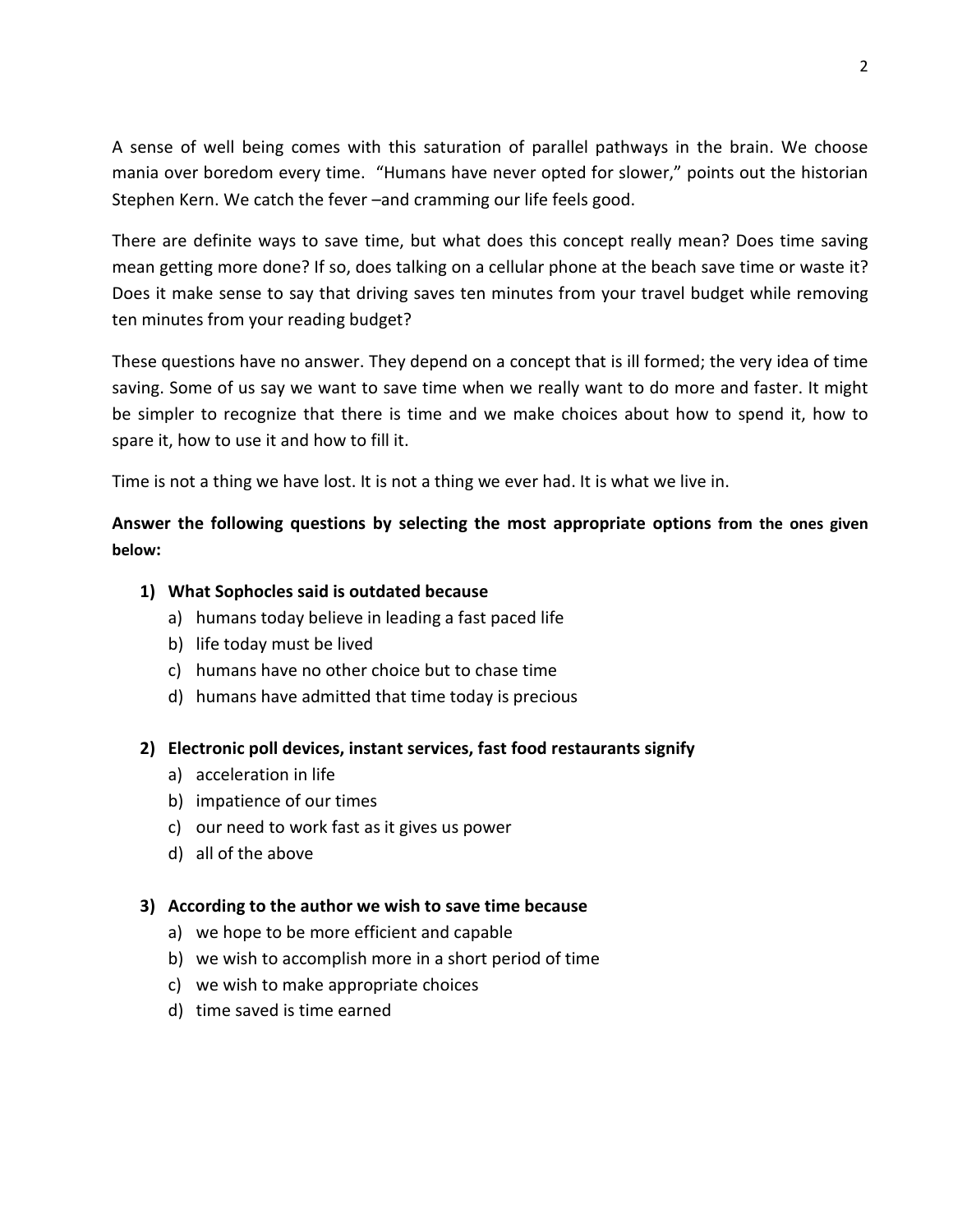## 4) A word that means the same as 'filled to capacity' is

- a) mania
- b) saturation
- c) cramming
- d) bored

## 5) The passage

- a) advocates the need to accelerate time so that we can meet our requirements
- b) recognizes the need to rush and scurry all the time
- c) advises us to recognize time and decide what to do with it
- d) appreciates those who invest time wisely

## Q 2 Read the following passage carefully: (5 Marks)

A recent trip to Lucknow was an instant eye-opener and a more instant stimulus to introspection.

The realization of self degradation started from the station itself. All set to fight the autowallah in Lucknow and accuse him of being a rude fleecer, I was stopped mid-sentence by his demeanour. He was mild, polished and totally agreeable to whatever I would pay him. He was sure I would not pay less than what the fare should be because he felt I had enough money to do so. Of course the respectful way he spoke to me took me completely off guard, and made me a wee bit ashamed. The aggression which one has to display all the time in Delhi, I realized was not needed here. In fact, it was shocking for the autowallah to encounter a presumptuous woman yearning for a fight.

That's what Delhi does to you. It takes away your polish. Unlike Delhi, Lucknow prefers to stay away from hysterical momentum. It takes an easy pace of life, teaches residents to stay cool, enjoy food, take siestas and work without hitting the breakneck speed barrier. It has set its priorities right. It nurtures its young and it loves its old.

In Delhi, morning walkers go for expensive paraphernalia. You need to drive at least five kms to hunt for a park. Back in Lucknow simply walk out of your house and your walk begins. No traffic and no pollution.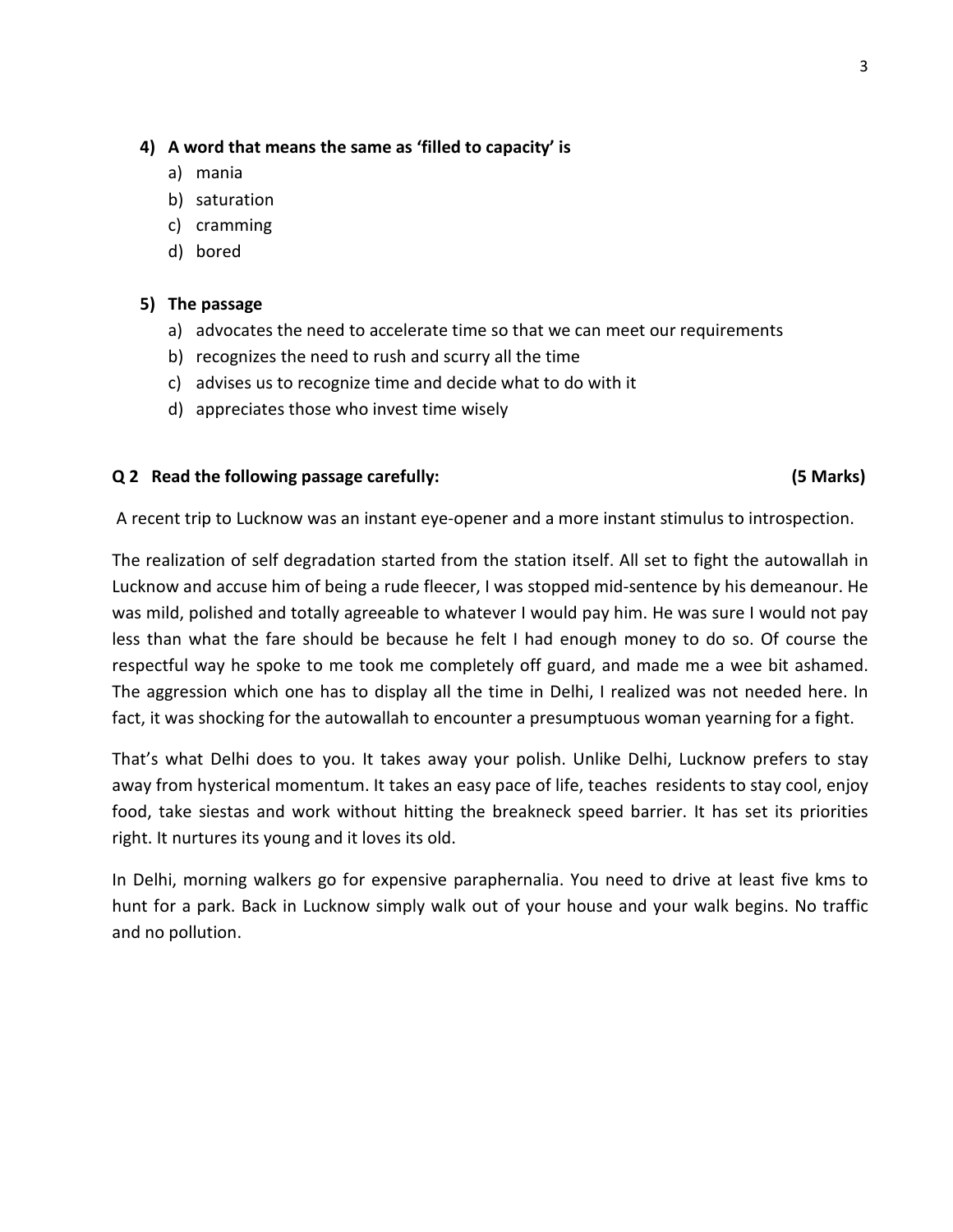# Answer the following questions by selecting the most appropriate options from the ones given below:

# 1) The author was all set to fight with the autorickshaw driver in Lucknow as

- a) he expected her to pay more than was due
- b) she was sure he would be unjust
- c) her experience in Delhi had taught her to mistrust autowallahs
- d) he was unbelievably discourteous

# 2) Your personality in Delhi becomes

- a) negative and aggressive
- b) agreeable and submissive
- c) polished and assertive
- d) negative and submissive

# 3) Morning walkers in Lucknow require

- a) a park outside their house
- b) expensive paraphernalia
- c) good sports gear
- d) almost nothing

# 4) The word 'presumptuous' in the passage means

- a) modest
- b) rude
- c) proud
- d) imaginative

# 5) The trip to Lucknow was an eye opener for the author because

- a) she realized that every city in India needs to love its old and calm down its young
- b) she realized that she was full of negativity
- c) she had begun to doubt everyone around her
- d) all of the above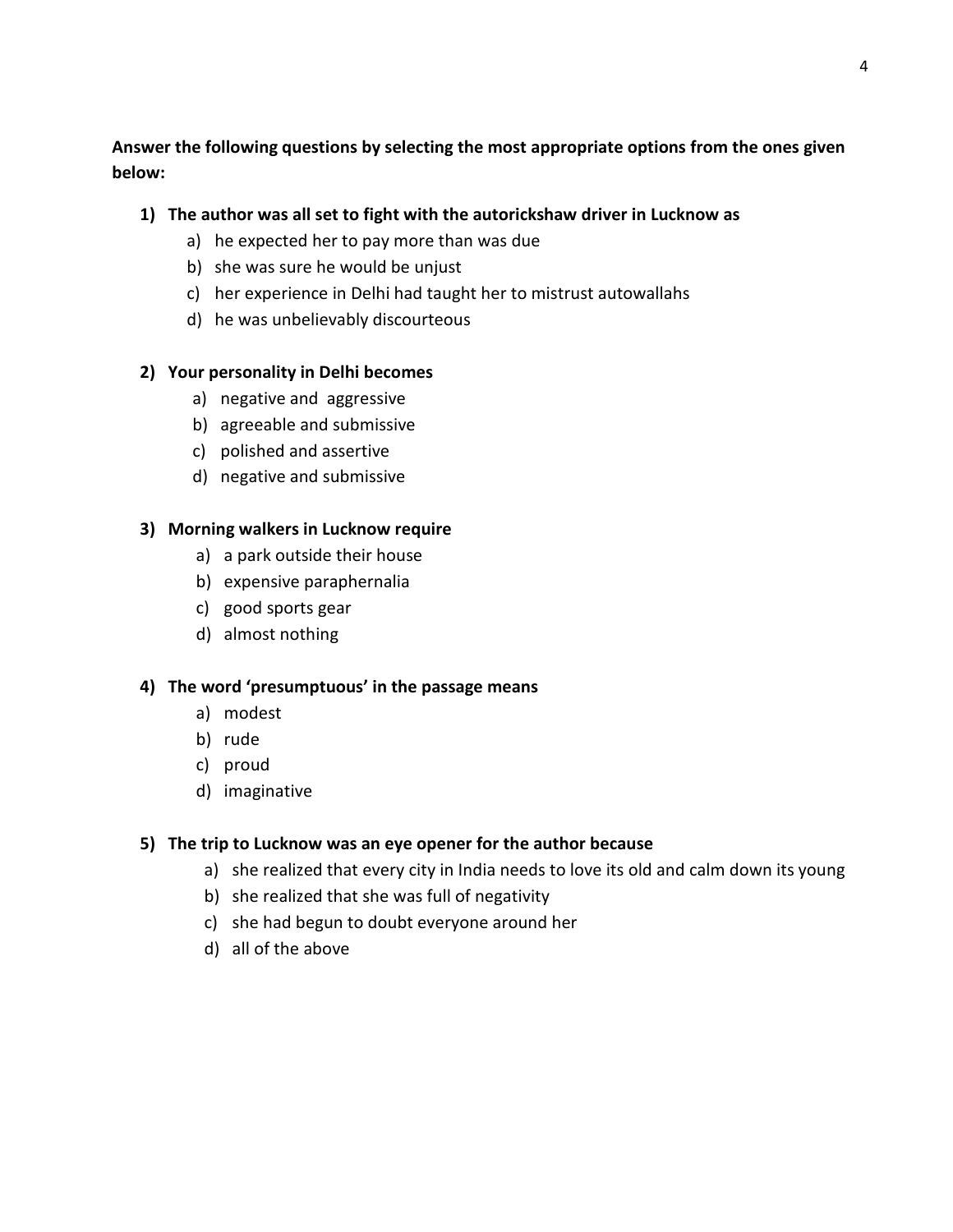## Q 3 Read the following passage carefully (5 Marks)

 Su means number and Duko means single. The game of Sudoku has many similarities to the game of life. The game consists of a 9x9 grid divided into 3x3 boxes in which a few numbers called "given"- the number of givens varies between 17 and 30 for a puzzle to be reasonably viable- are already in place.

In life, too, you start with a given set of notions and then work from thereon. In Sudoku, you need to follow a set of rules to build up the grid, filling each row, column and box with numbers ranging from one to nine, so much like in life where you have to go on your way without antagonizing anyone else. Respect every number (person) and things would be fine. While trial or error may or may not work, the correct technique is in eliminating numbers that don't fit in a particular box.

In Sudoku, the arrangement of the given numbers is symmetrical. This is instructive in life, on how to maintain steadfast faith, poise and equanimity despite situations when everything turns topsyturvy.

There is a subtle difference between the two as well. Make a mistake and you can erase it and begin all over again in Sudoku. Not so in life. You can learn a lesson though, and avoid making the same mistake in future.

# Answer the following questions by selecting the most appropriate options from the ones given below:

- 1) The given numbers in Sudoku are comparable to the -------------------------------in life.
	- a) rules
	- b) notions
	- c) people
	- d) respect

# 2) In Sudoku, by eliminating numbers that do not fit we

- a) keep reducing errors to succeed in life
- b) keep adding the chances to solve the puzzle
- c) restrict our choices
- d) open new avenues

## 3) In life, symmetry is maintained through

- a) patience and hard work
- b) balance inspite of hardships
- c) constant trust
- d) friends and enemies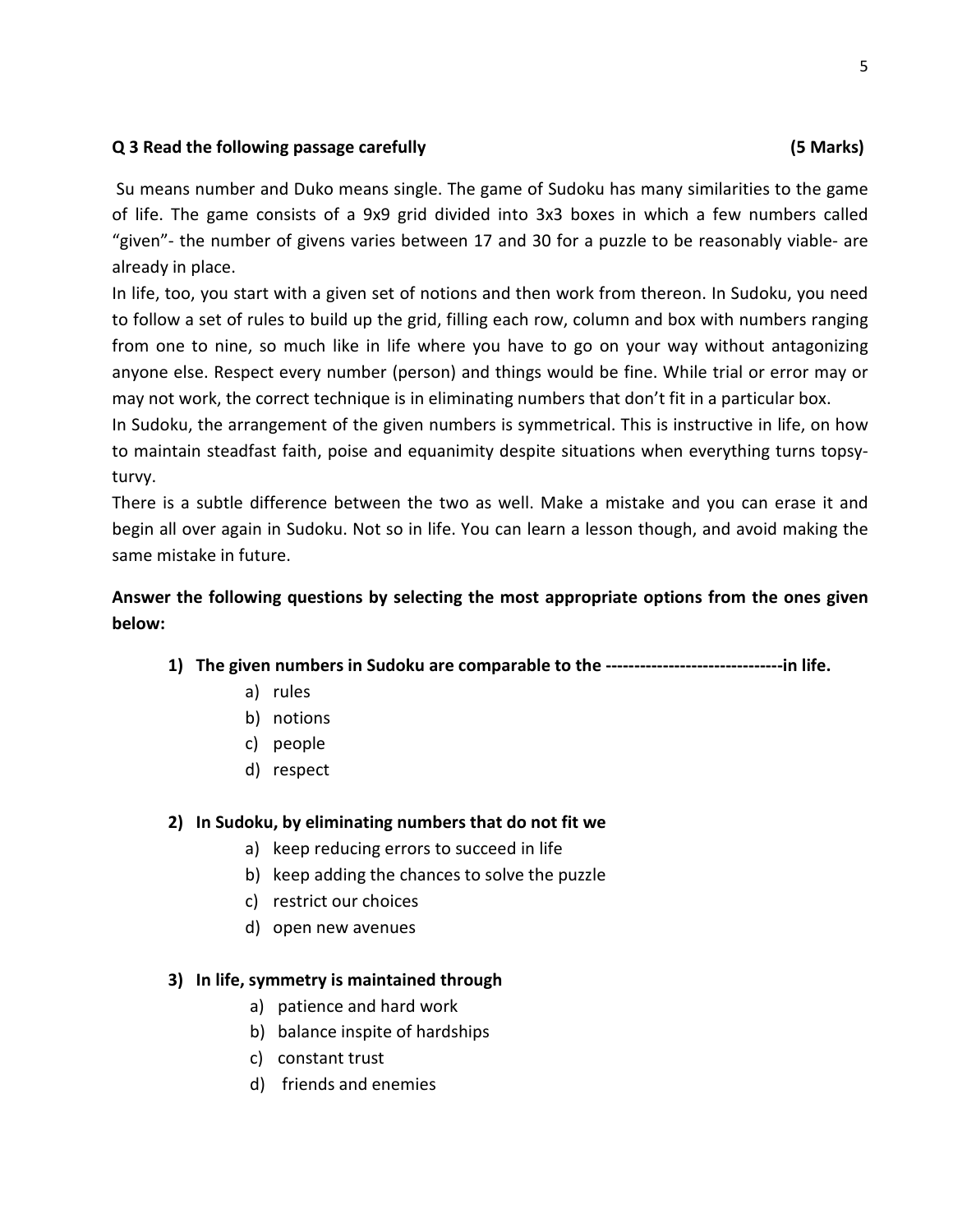### 4) In life we can learn from our mistakes but we cannot

- a) begin afresh
- b) undo them
- c) relive them
- d) commit them again

#### 5) To 'antagonise' in the passage means

- a) to be determined
- b) to be noticeable
- c) to please
- d) to make someone angry

#### Q 4 Read the following passage carefully (5 Marks)

#### THESE DREAMS

These dreams Obstinate offspring of my wayward mind Keep running out of my home All too often.

Somewhat humiliated Somewhat hurt Somewhat angry At times they even rush out barefoot.

It is difficult to pacify these stubborn kids or humour them For theirs is a search for eternal spring They wish to seek out the stars and talk to them I am a tired traveller And have not the will To chase them anymore.

I have come to terms With my wilderness but I do fear for Those naïve ones Come evening and they may seek solace If they come to you even as you sleep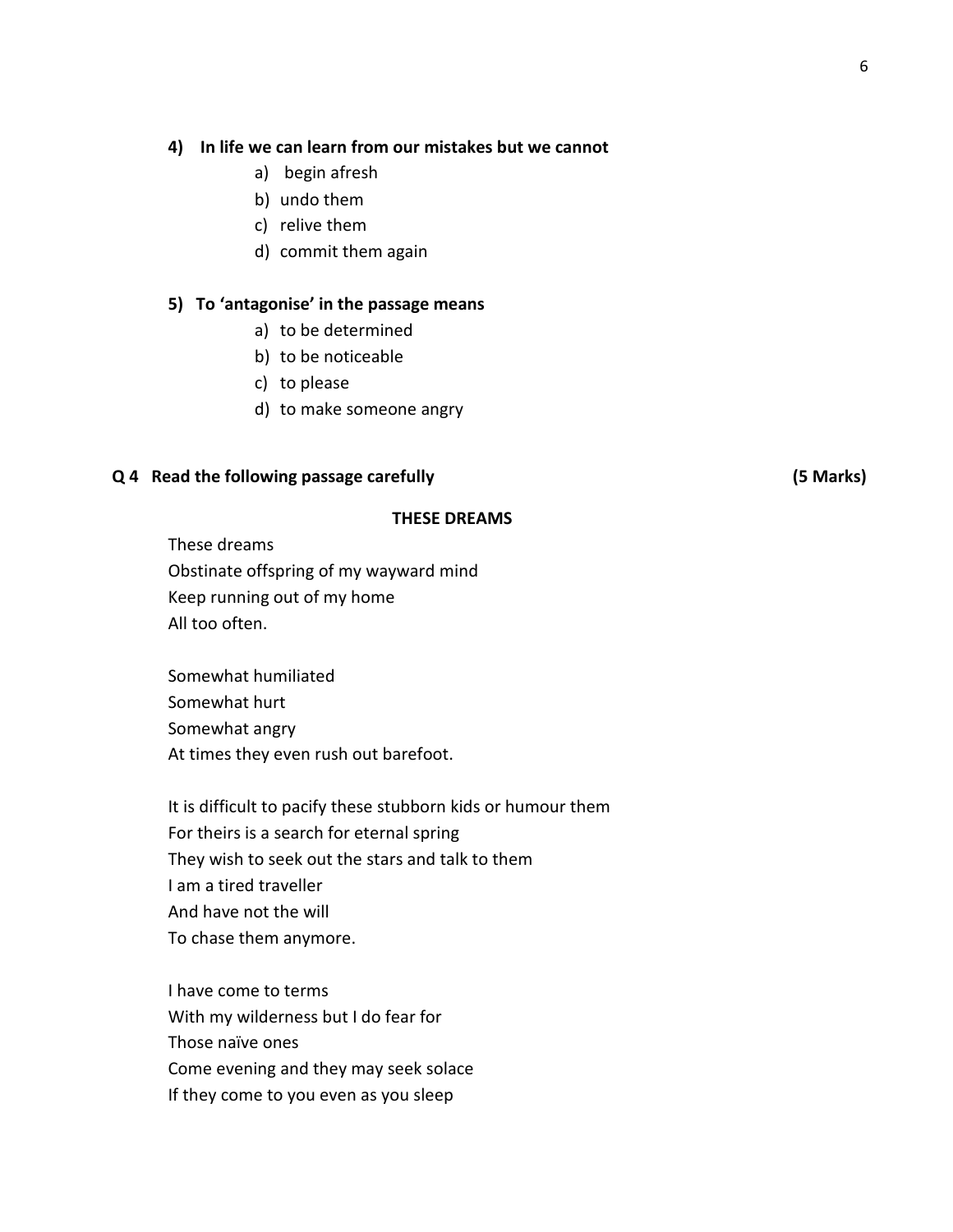Do not push them away, tenderly hold them In your lap like their fond mother

# Answer the following questions by selecting the most appropriate options from the ones given below:

## 1) The poet feels that he cannot control his dreams by saying that they

- a) are somewhat angry
- b) are obstinate offspring
- c) rush out barefoot
- d) keep running out of his home

### 2) I do fear for these naïve ones means that his dreams

- a) need to be protected
- b) need love and care
- c) have become rebellious
- d) need a parent to look after them

## 3) The message of the poem is

- a) one must never stop dreaming
- b) dreams distract you
- c) practicality is the way of life
- d) dream but know your limits

### 4) The poetic device in the first stanza is

- a) simile
- b) alliteration
- c) metaphor
- d) personification

### 5) Like a fond mother we must

- a) nurture our dreams
- b) push our dreams to the limits
- c) hold them in our laps
- d) let them be free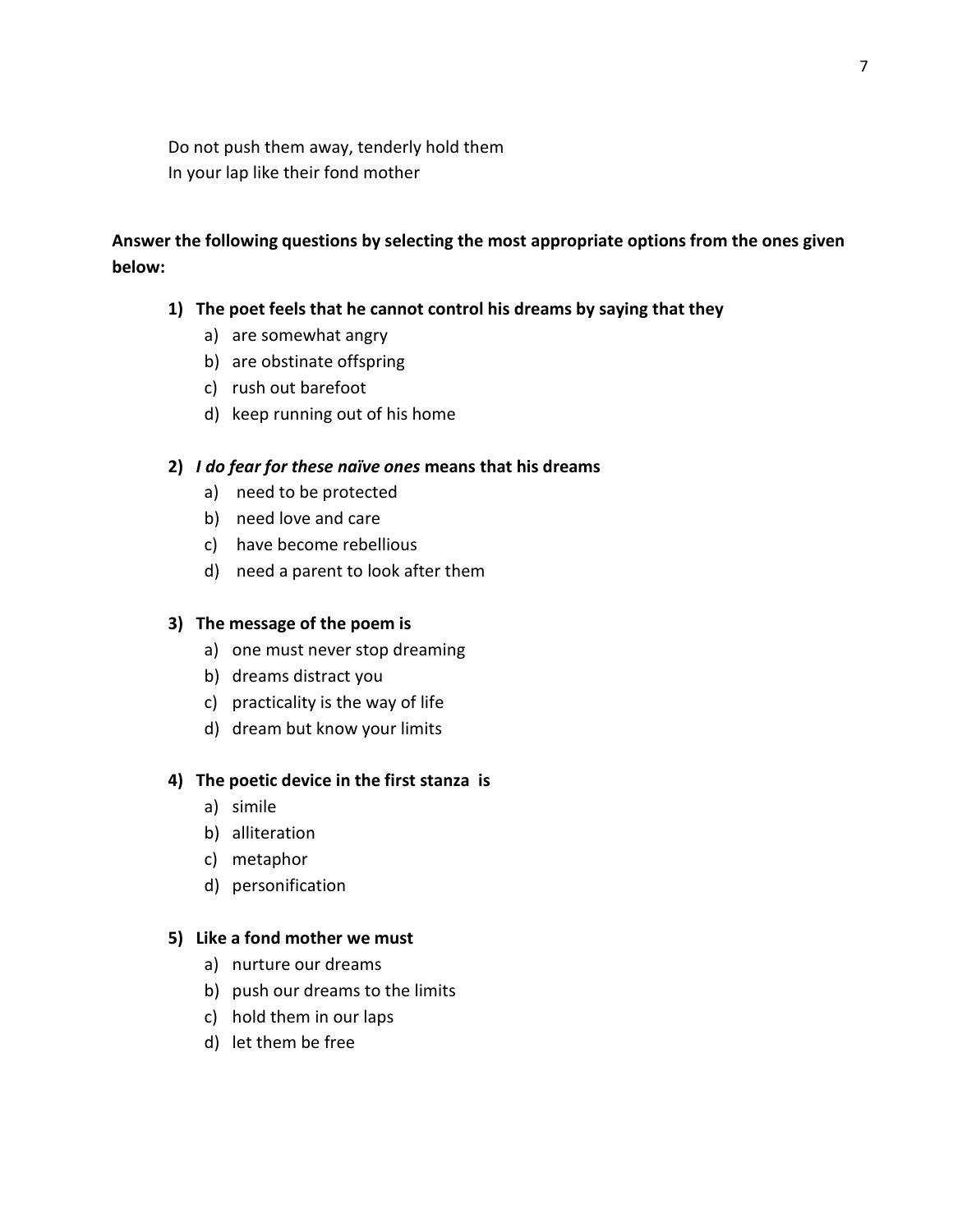## SECTION B

# (Writing- 20marks)

# Q 5 Use the notes in the following box to write a paragraph of about 100 words. (4 Marks)

## Trip to Goa

- Wonderful place-open houses-eco-friendly
- People- friendly, happy-go-lucky
- Landscape-picturesque, beaches, clear blue water
- Restaurants- delicious sea food
- Sightseeing- ferry.bus, motorcycles available on rent
- Carnival- colourful, music ,dance, fun and frolic
- Q 6. Your batch was the first to appear for the revamped examination system for Classes IX and X. Taking help from the verbal stimulus given below, write an article expressing your opinion and experiences in about 150 words.

(8 Marks)

STUDENTS' REACTION: Grades eliminate competition

No board examinations! No stress Board Examinations are history

CCE has made learning very interesting

Exam are essential to review learning and progress

Board are essential to review learning and progress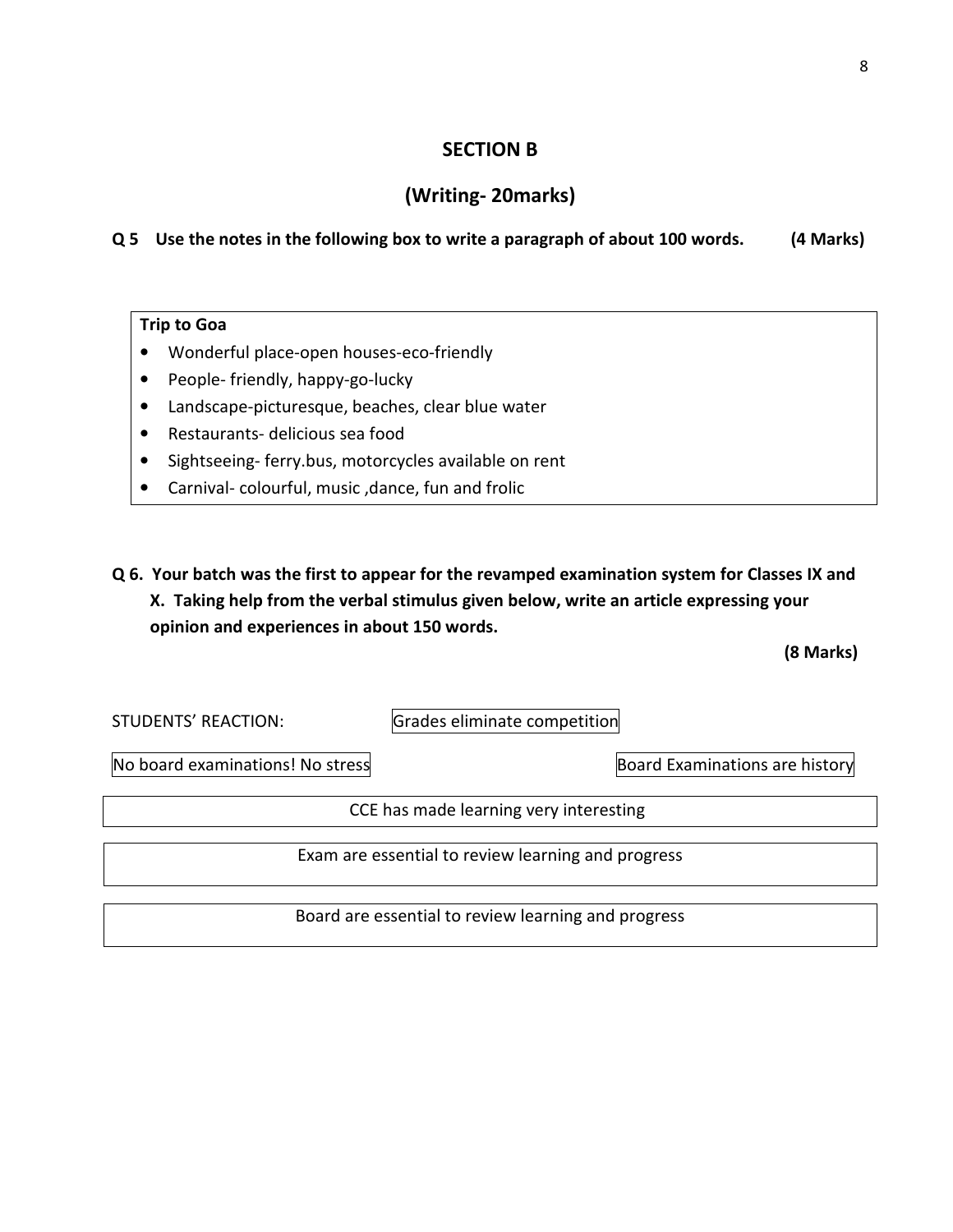Q 7 Taking help from the visual given below, write an article for a national daily, sharing your concerns and suggestions about the issues highlighted. (8 Marks)



# SECTION C

# (Grammar – 20 Marks)

Q 8. Edit the Notice given below by choosing the appropriate option from the list given.

(4 Marks)

| <b>NOTICE</b>                                                                                                                                                                                                                                                                                                       |                 |  |  |  |
|---------------------------------------------------------------------------------------------------------------------------------------------------------------------------------------------------------------------------------------------------------------------------------------------------------------------|-----------------|--|--|--|
| St John's School, Lucknow                                                                                                                                                                                                                                                                                           |                 |  |  |  |
| Inter School Football Match                                                                                                                                                                                                                                                                                         | 15th March 2008 |  |  |  |
| An Inter-School Football Match (a) is organised between our school and City Montessori<br>School. The match (b) will be playing on the 18th March 2008 in our school grounds from 5<br>p.m. onwards. A student (c) is requested to assemble in the school grounds (d) to witnessed<br>the match and cheer the team. |                 |  |  |  |
| Saurav                                                                                                                                                                                                                                                                                                              |                 |  |  |  |
| Sports Captain                                                                                                                                                                                                                                                                                                      |                 |  |  |  |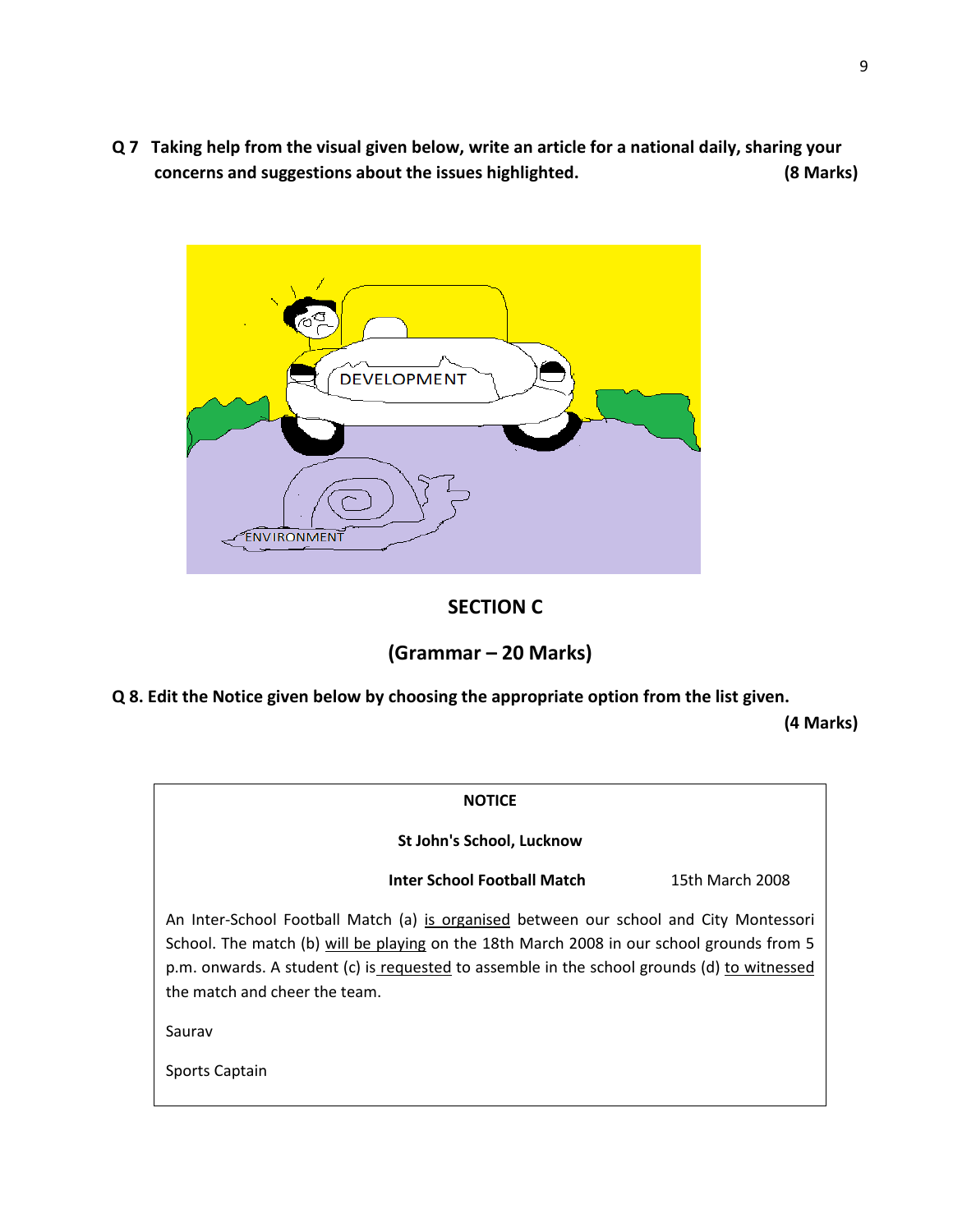| (a) (i) is being organised (ii) has organised |                 | (iii) is organising  | (iv) have been organised                                               |
|-----------------------------------------------|-----------------|----------------------|------------------------------------------------------------------------|
| (b) (i) would be played                       | (ii) are played | (iii) will be played | (iv) will play                                                         |
| (c) (i) are requested                         |                 |                      | (ii) were requested (iii) are being requested (iv) have been requested |
| (d) (i) witnessing                            | (ii) witness    | (iii) to witness     | (iv) are witnessed                                                     |

## Q 9. Complete the news stories accompanying the following headlines by filling in the blanks.

**(4 Marks)** 

## (a). Fire in Bangalore high rise, no casualties

……………………………………………………… on the terrace of a five-storey Gold Towers in Residence Road in the heart of Bangalore, a police official said. ……………………………. so far.

- (i) A fire broke out; No casualties have been reported
- (ii) A fire has broken out; No casualties have been reported
- (iii) A fire is breaking out; No casualties are being reported
- (iv) A fire broke out; No casualties are said to be reported

## (b). Sania, Shoaib exchange wedding vows in Hyderabad

Indian tennis star Sania Mirza ………………………………………………. at a hotel here on Monday after getting a noobjection certificate from the city police.

- (i) has been tied the knot with Pakistani cricketer Shoaib Malik
- (ii) is tying the knot with Pakistani cricketer Shoaib Malik
- (iii) tied the knot with Pakistani cricketer Shoaib Malik
- (iv) will have tied the knot with Pakistani cricketer Shoaib Malik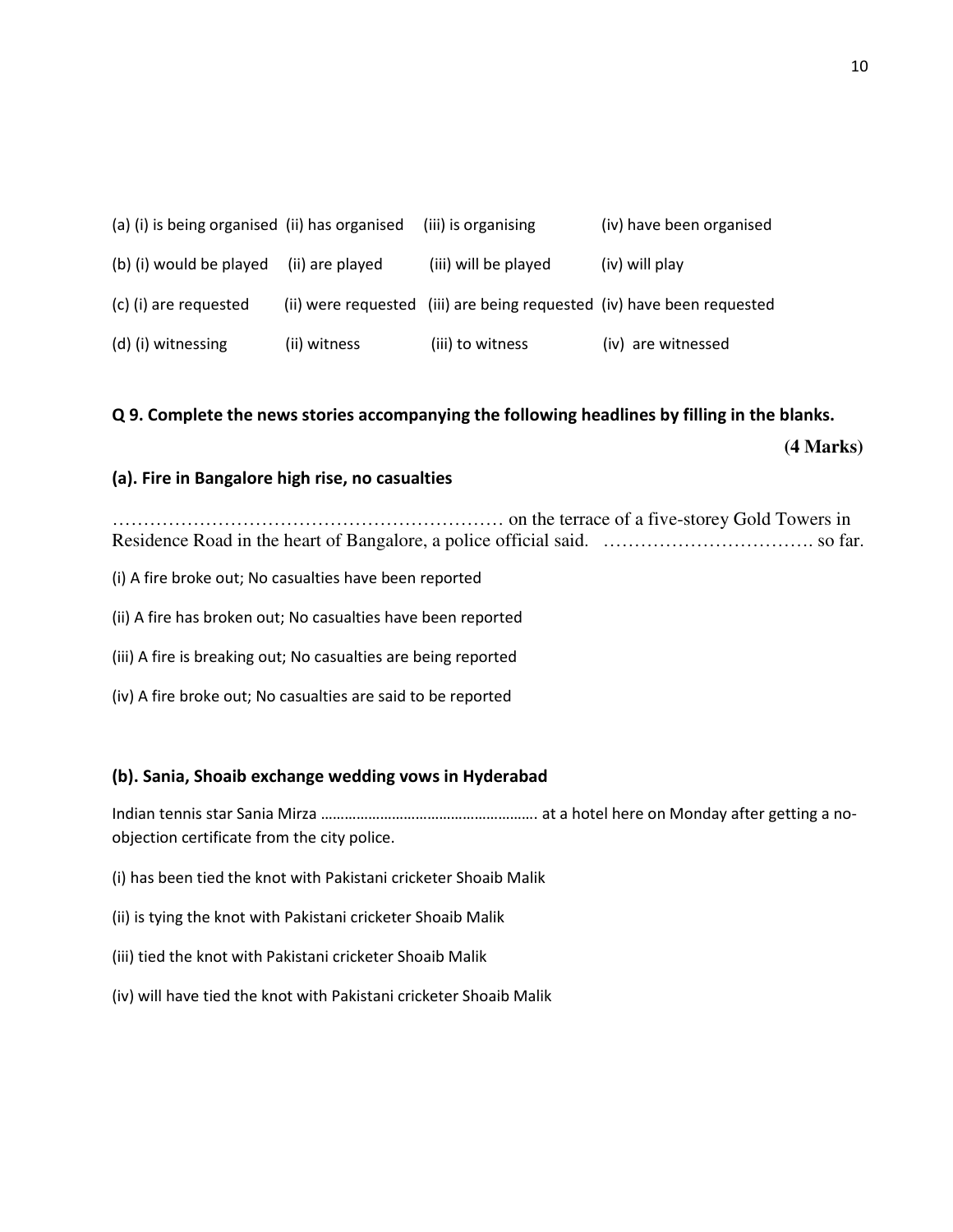# (c). Obama asks Pakistan to bring 26/11 perpetrators to justice

US President Barack Obama asked Pakistani Prime Minister Yusouf Raza Gilani……………………………………………………., saying that this action would be a positive thing in improving Indo-Pak ties.

- (i) for bringing the perpetrators of the Mumbai terrorist attack to justice
- (ii) to brought a perpetrators of the Mumbai terrorist attack to justice
- (iii) to bring perpetrators of Mumbai terrorist attack to justice
- (iv) to bring the perpetrators of the Mumbai terrorist attack to justice

# (d). Pakistan: 35 militants, 2 soldiers die in fighting

Militants armed with rockets and automatic weapons ……………………………….. in northwestern Pakistan………………………………………………….., officials said.

(i) attacked against two security checkpoints; leaving at least 35 insurgents and two soldiers dead (ii) have attacked two security checkpoints; left at least 35 insurgents and two soldiers dead (iii) attacked two security checkpoints; that has left at least 35 insurgents and two soldiers dead (iv) attacked two security checkpoints; leaving at least 35 insurgents and two soldiers dead

# Q 10 Choose the most appropriate options to complete the dialogue given below.

# (4 Marks)

| Nandini: Hello Niharika!                                                                     |  |  |  |  |
|----------------------------------------------------------------------------------------------|--|--|--|--|
| Niharika: Hi, What a pleasant surprise!                                                      |  |  |  |  |
|                                                                                              |  |  |  |  |
| Niharika: In Delhi. How about you? What (b)------------------------------- nowadays?         |  |  |  |  |
| Nandini: I'm a fashion designer looking for a job. Last time we met you were still studying. |  |  |  |  |
| (c)-----------------------business management?                                               |  |  |  |  |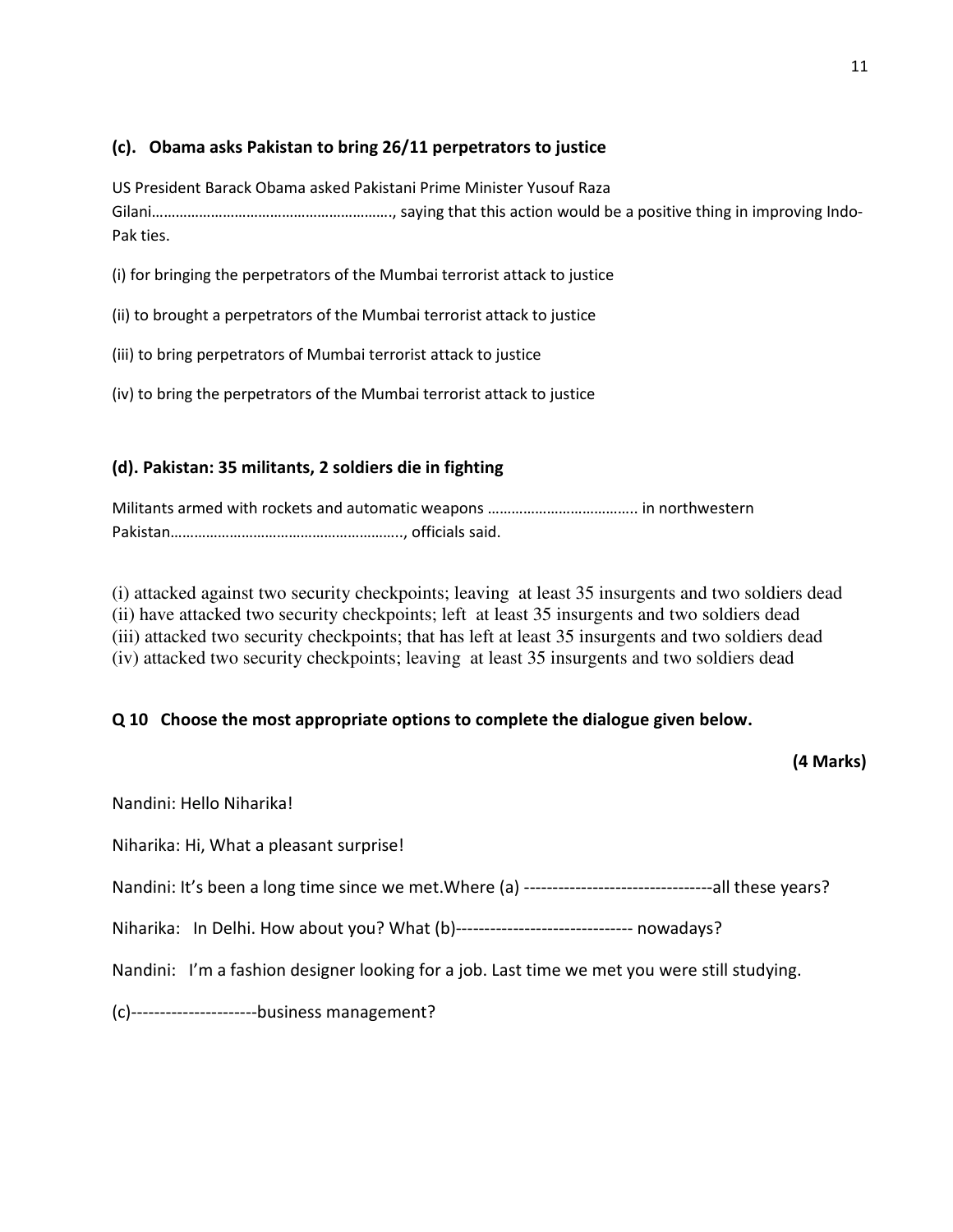Niharika: In 2001. Actually I'm here for an interview with a multinational.

| Niharika: I have to report at 5pm today. The office is in Sardar Patel Marg. Can you drop me there? |                                                   |                        |  |  |  |
|-----------------------------------------------------------------------------------------------------|---------------------------------------------------|------------------------|--|--|--|
| Nandini: Of course! Look there is plenty of time before that. Let's treat ourselves to coffee.      |                                                   |                        |  |  |  |
| (a) (i) had you been (ii) were you                                                                  | (iii) are you                                     | (iv) have you been     |  |  |  |
| (b) (i) are you doing (ii) will you be doing                                                        | (iii) have you been doing (iv) had you been doing |                        |  |  |  |
| (c) (i) Are you doing (ii) When did you finish (iii) How did you finish                             |                                                   | (iv) Have you finished |  |  |  |
| (d) (i) did you report? (ii) would you come? (iii) do you have to report? (iv) do you have to come? |                                                   |                        |  |  |  |

# Q 11. Look at the notes given below and complete the paragraph that follows by choosing the correct option. (4 Marks)

Egyptians discovered paper - made of stalks of tall reed -from word 'papyrus' supplies limited - export restricted

| (a) (i) discovery of paper has been made by the | (ii) discovery of the paper was made by |
|-------------------------------------------------|-----------------------------------------|
| (iii) discovery of paper was made by the        | (iv) discovery of paper is made by      |

- (b) (i) was made from stalks of reed (ii) had been made with stalks of reed
	- (iii) was being made of stalks with reed (iv) was made with stalks from reed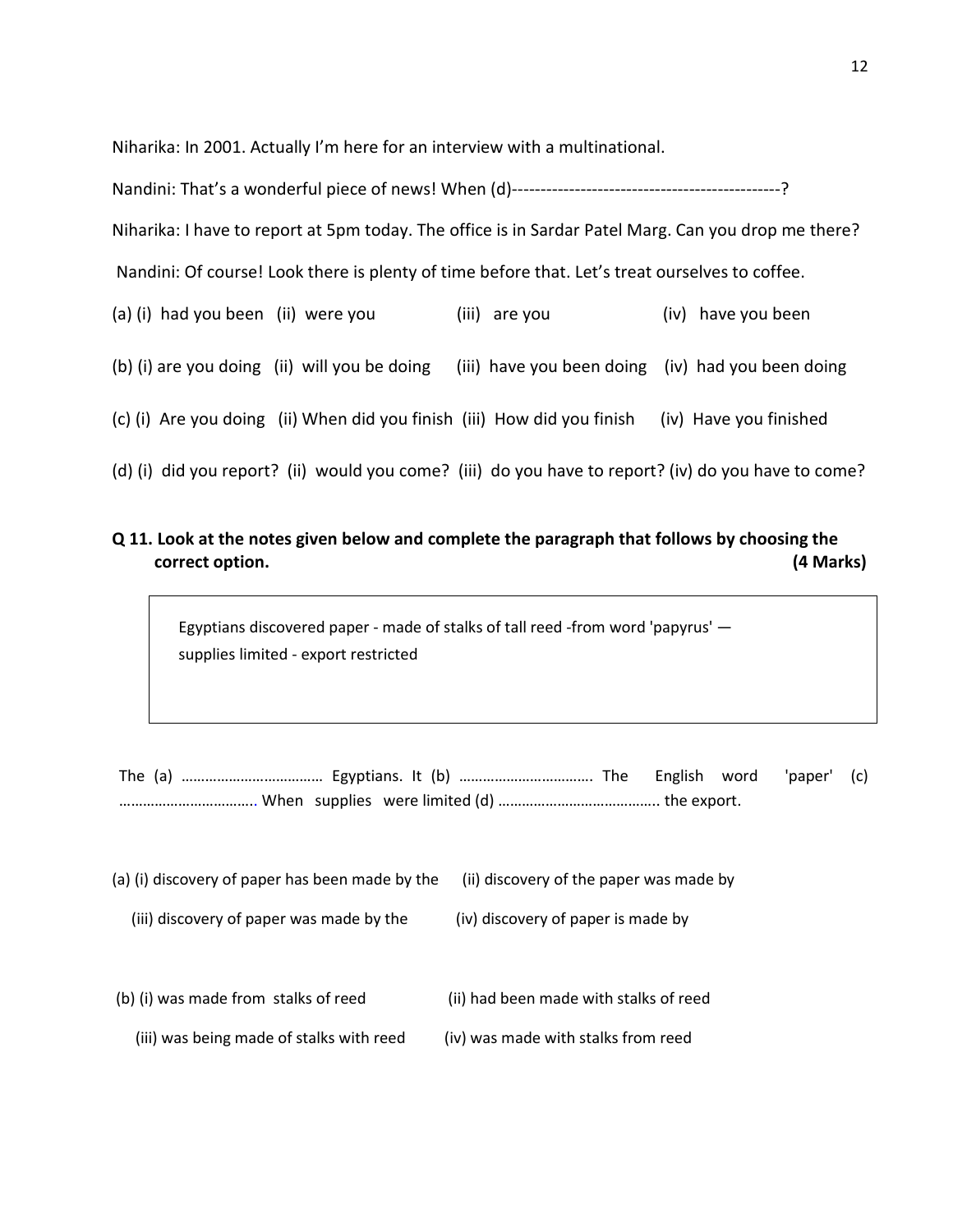- (c) (i) derived from the word papyrus (ii) is derived of the word papyrus
	- (iii) has been derived from the word papyrus (iv) was derived from the word papyrus

| (d) (i) and a restriction was imposed on | (ii) a restriction was imposed on |
|------------------------------------------|-----------------------------------|
| (iii) a restriction has been imposed on  | (iv) a restriction was imposed by |

# Q 12. Read the following conversation carefully and complete the following passage by choosing the most appropriate options. (4 Marks)

Dilip: I've been watching the sea and there hasn't been any trace of a ship.

 Ralph: I told you yesterday too that we'll be rescued, so have patience. Dilip: Why do you ask me to keep quiet whenever I say something? Ralph: Have you ever said anything sensible?

| Dilip said (a)  | Ralph replied (b)                                |
|-----------------|--------------------------------------------------|
|                 | and so asked him to have patience. Dilip angrily |
| asked Ralph (c) | to which Ralph wanted to know (d)                |

# a)

| (i) that he had been watching the sea and there hadn't been any trace of a ship. |
|----------------------------------------------------------------------------------|
| (ii) he had been watching the sea and there hasn't been any trace of a ship.     |

- (iii) that he watched the sea and there wasn't any trace of a ship.
- (iv) that he had watched the sea and there wasn't any trace of a ship.

# b)

- (i) that he had told him before too that they would be rescued.
- (ii) that he told him the next day too that they would be rescued.
- (iii) that he had told him the day before too that they would be rescued.
- (iv) that he told him the day before too that they will be rescued.

# c)

- (i) Why he asked him to keep quiet whenever he said something.
- (ii) Why he should keep quiet whenever he said something.
- (iii) that why he asked him to keep quiet whenever he said something.
- (iv) Why was there a need for him to be quiet.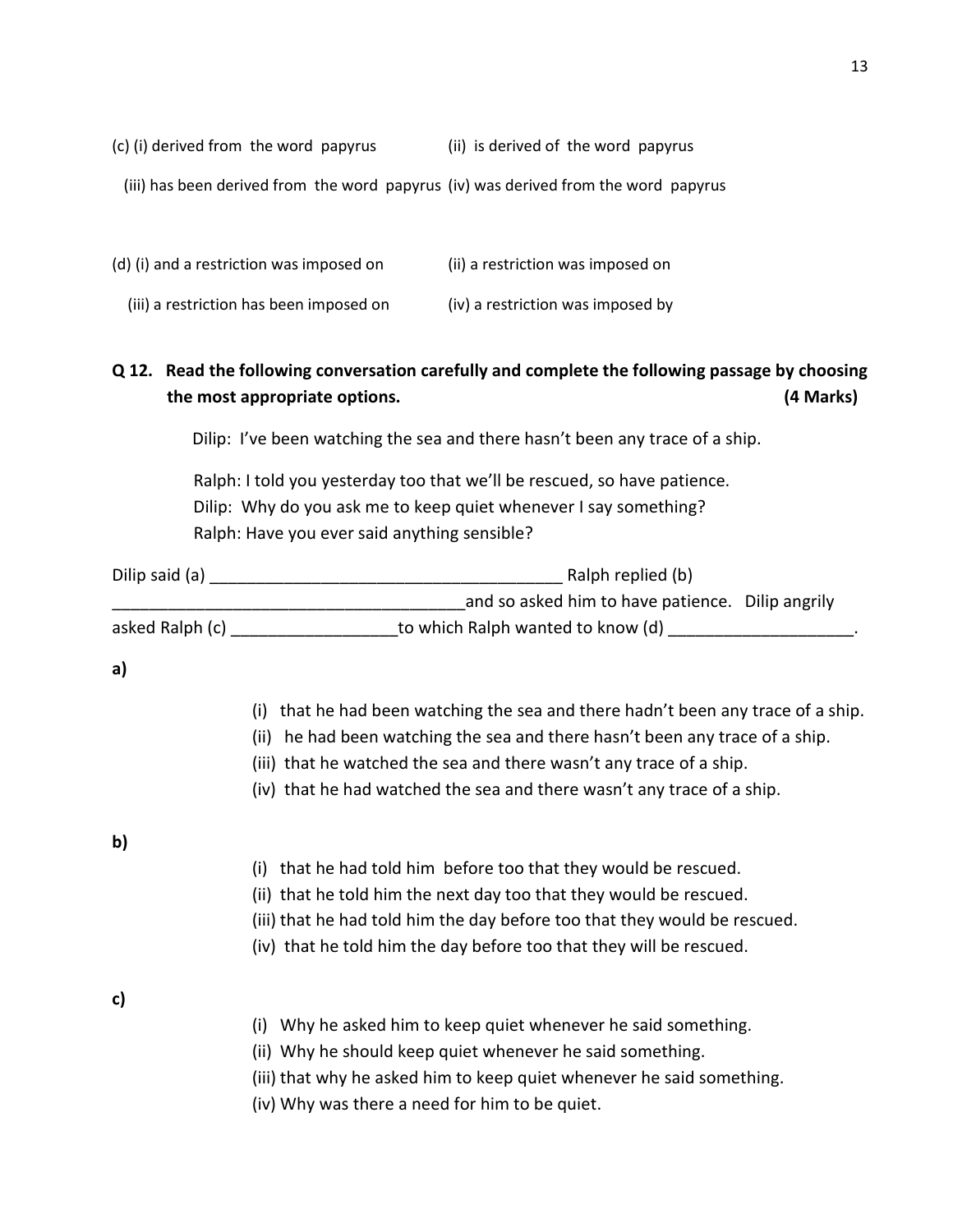- (i) whether he had ever said anything sensible.
- (ii) if he had never said anything sensible.
- (iii) if he ever said anything sensible.
- (iv) that If he ever said anything sensible.

# SECTION D

# (Literature -20 Marks)

Q 13 Read the extracts and answer the following questions by choosing the most appropriate options. Attempt any two. (3x2=6 Marks)

(a)

More insects, more lanterns, more neighbours More insects and the endless rain. My mother twisted through and through Groaning on a mat.

### 1) The cause of the mother's agony was

- a) the scorpion's bite
- b) the missing scorpion
- c) the villager's attitude
- d) the endless rain

### 2) The poet uses the word more

- a) to highlight the number
- b) to emphasise mother's pain
- c) for the superstitious villagers
- d) for the poem to rhyme

## 3) The tone of the poet in the extract is that of

- a) frustration
- b) irony
- c) satire
- d) cynici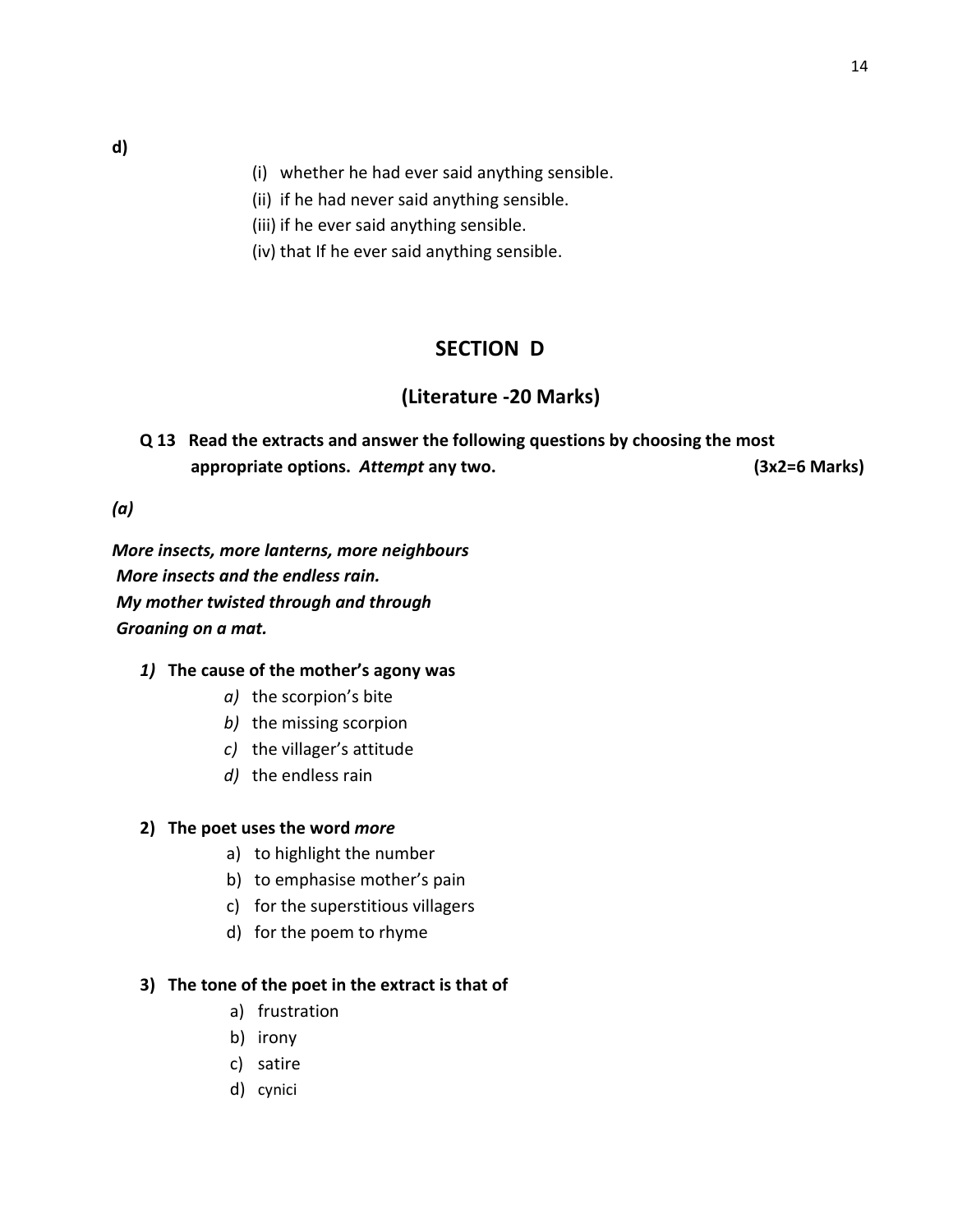# I'm not the man I was! I will not be the man I must have been but for this lesson. I will honour Christmas in my heart

# 1) The change was brought about in the speaker

- a) by the ghost of Jacob Marley
- b) by the spirit of the future
- c) by the pitiable condition of the Crachit family.
- d) by his own conscience

# 2) The speaker honours Christmas by

- a) sending turkey to Crachit's house
- b) giving money to the boy
- c) adopting the spirit of Christmas
- d) all of the above

# 3) The lesson that he learnt was

- a) to be compassionate and giving
- b) to outscore others
- c)to live and let live
- d)To help people lead a peaceful life

# (c)

 Oh, lift me as a wave, a leaf, a cloud ! I fall upon the thorns of life, I bleed ! A heavy weight of hours has chain'd and bow'd One too like thee- tamlless and swift and proud.

# 1) The above lines reflect the poet's

- a) nostalgia
- b) ecstasy
- c) dejection
- d) fear

# 2) The poet requests the West Wind

- a) to help him create poetry
- b) to accompany him on his wanderings

# (b)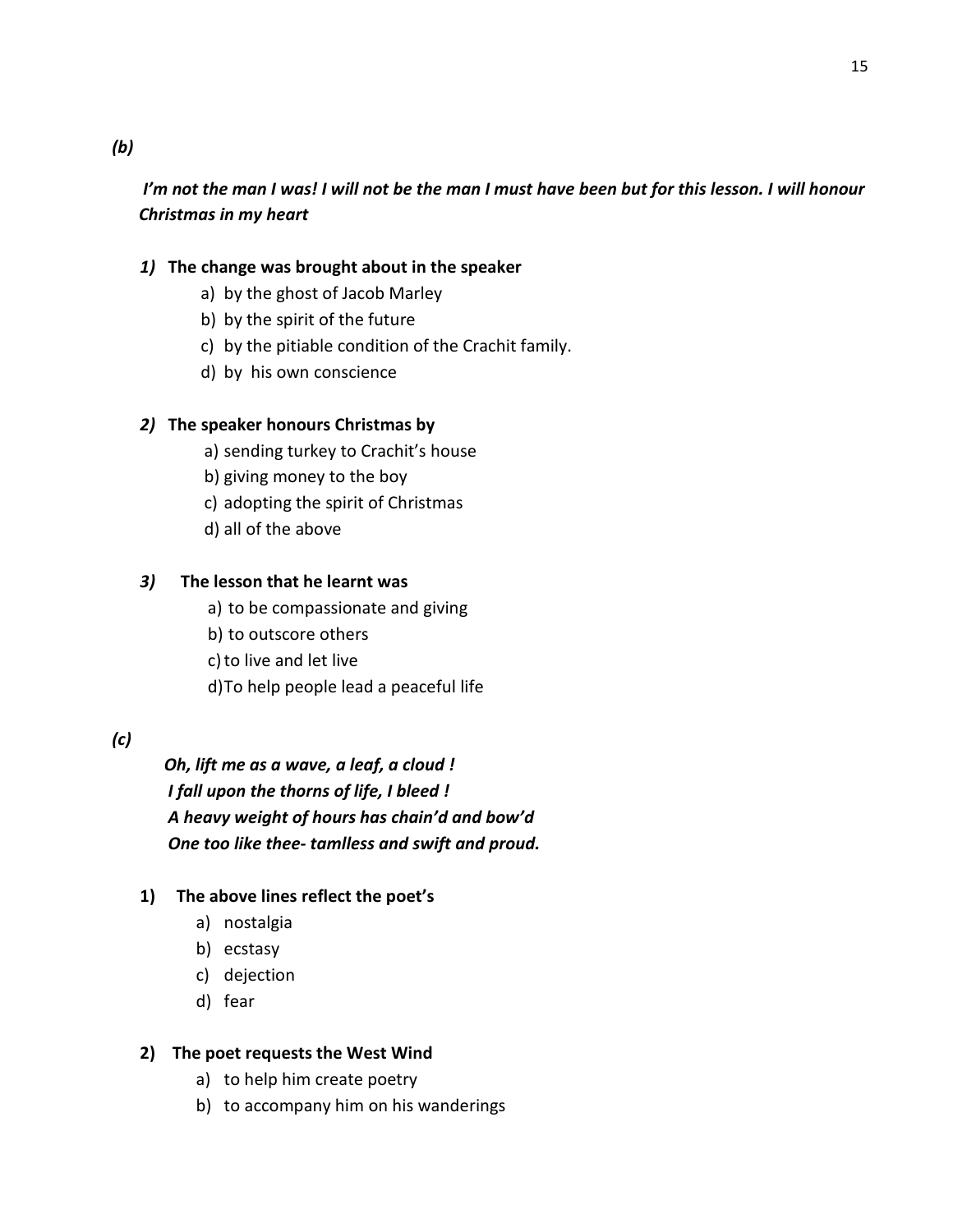- c) to take him away from his sorrows
- d) to chain and bend him

## 3) The poet device used in the above lines is

- a) simile
- b) metaphor
- c) apostrophe
- d) repetition

## Q 14. Answer any four of the following questions in 30-40 words each. (2x4=8 Marks)

- a) How does the west wind act both as a destroyer and preserver?
- b) Cutie Pie is an intense and emotional character. Give two references from the text to support your statement.
- c) Cratchit proposes the first toast to Mr. Scrooge. What does it tell you about Cratchit's character?
- d) Give an example of 'leaf imagery' as used by Shelley to express the moods and influence of West Wind.
- e) What are the cobwebs that Babuli refers to in the chapter 'The Tribute'?

## Q 15 Answer any one of the following: (6 Marks)

As Babuli's wife, present your case challenging your husband's decision in a letter you write to him.

**OR** STREET STREET AND THE STREET STREET AND THE STREET STREET STREET AND THE STREET STREET AND THE STREET AND T

The newspaper yelled it. TV followed it up. It seemed a big story, bigger than.........

As a reader express your opinion about the role media played in Cutie Pie's existence on Earth.